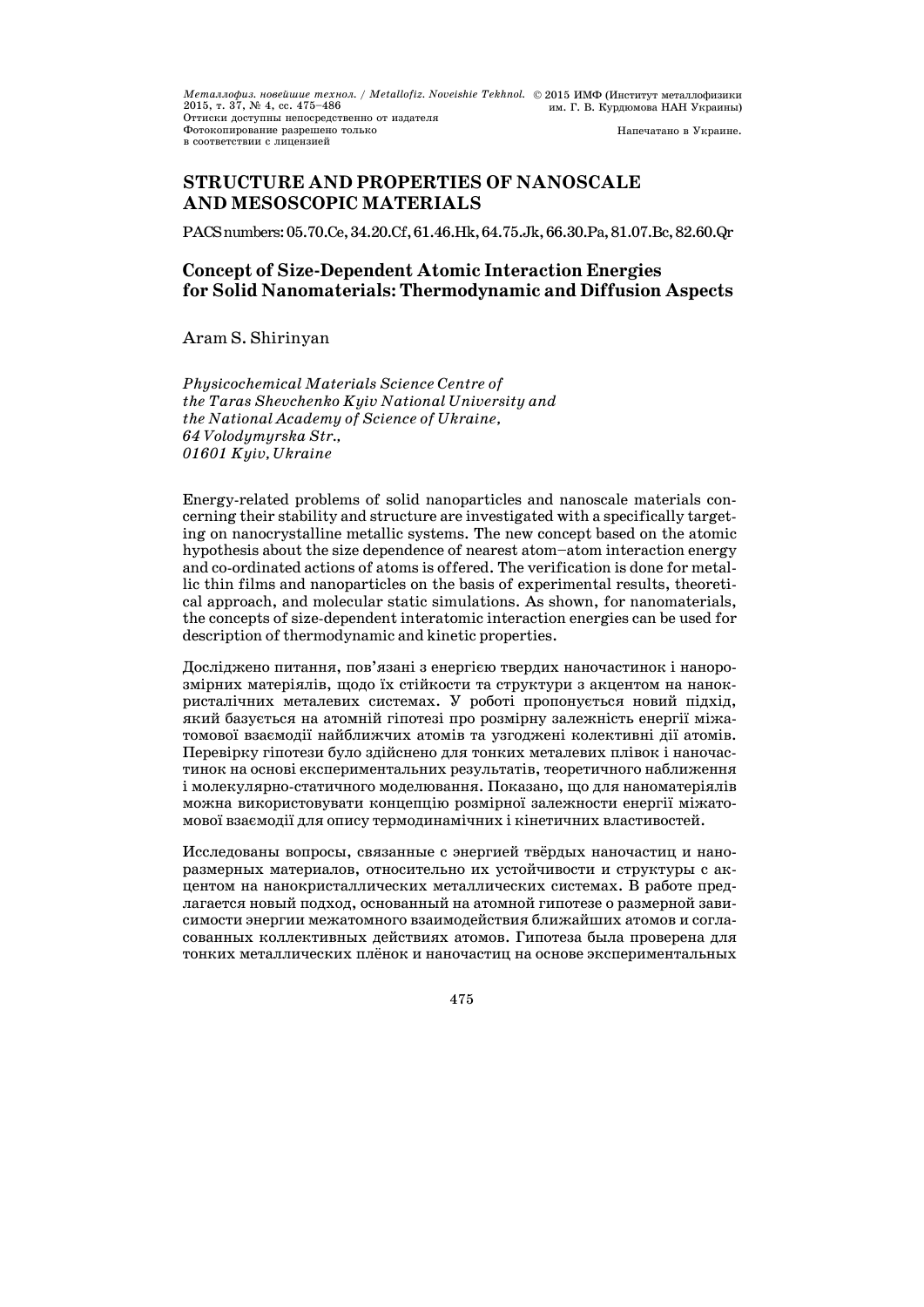результатов, теоретического приближения и молекулярно-статического моделирования. Показано, что для наноматериалов можно использовать концепцию размерной зависимости энергии межатомного взаимодействия для описания термодинамических и кинетических свойств.

**Key words:** atom—atom interaction, size effect, thermodynamic properties, diffusion in nanomaterials, nanocrystalline structures.

*(Received January 27, 2015)*

#### **1. INTRODUCTION**

Many quantities and physicochemical properties of nanosize metals and nanosolids, such as their melting, solubility, lattice parameter, and Young's modulus, remain no longer constant when their size becomes small [1—3]. One of the most commonly known size effect is related to the melting (transition) temperature  $T_m$  shift [4–6]. In a general form, the condition for the melting temperature can be written as:

$$
T_m = T_\infty \{1 + \beta/L\},\tag{1}
$$

where  $T_{\infty}$  is the bulk melting temperature of the material,  $L$  is a characteristic size of a nanosystem (the radius *R* or the diameter *d* of a nanoparticle or the thickness *h* of the film, *etc*.). The coefficient  $\beta$  depends on the material data [6].

 Nanomaterials' research related to the size effect is usually based on the increase of the excess surface energy of small systems (large part of grain boundaries and surface atoms). The decrease of the size leads to the situation when the phase with smaller surface free energy becomes more probable and stable. Such behaviour is found for many solid chemical elements and metallic systems (Мо, W, Y, Gd, Tb, Ho, Tm, *etc*. [7, 8]).

 Due to the large part of grain boundary and surface atoms in solid nanomaterials, one should pay attention to the existence of defects (such as dislocations, dirt) that also leads to the difference in interaction between such defects and the bulk and surface atoms and results in size effects. Hereby, the main interest is related to the surface as the source of sink and barrier for moving defects [9—11] and selforganization of the matter like the self-cleaning, *etc*.

 There is one more fundamental reason for size effects in multicomponent nanomaterials, where the first-order phase transformation starts from a nucleation and includes a change of composition or density. This is the less known so-called 'depletion effect' related to the conservation of matter. In the usual treatment of phase transition, it is assumed that there is no problem of matter supply during new phase formation. In a nanosystem, the amount of one of the components in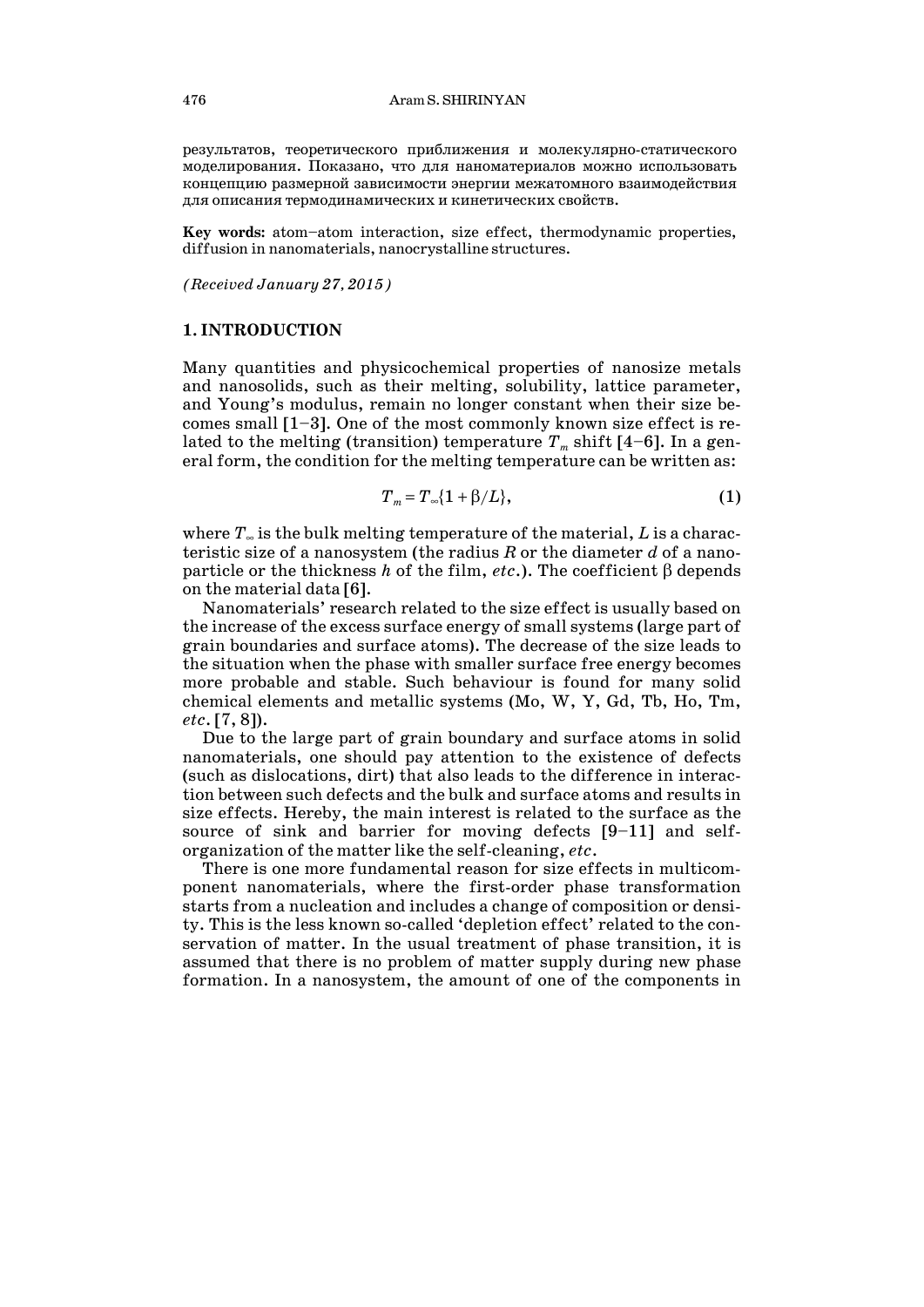the entire nanosystem may be not sufficient for the construction of a critical nucleus of the different composition [12—14]. Moreover, in nanosystems, the well-known concept of equilibrium phase diagram has to be revised, due to the fact that the amount of matter is limited [15, 16]. Similar arguments may be applied for the case of grain boundary segregation problem as a successful approach to stabilize nanocrystalline materials against grain growth [17—19].

 Another reason of the size effect in nanosolids appears because of quantum mechanics. The surface state of electrons may give the energy local levels yielding the size quantization, surface waves and the difference of the interaction with the light, dispersion and reflection changes, *etc*. The change of the dimension of a nanomaterial is also the reason for size effects explained mainly due to the quantum mechanical behaviour and dimension quantization. Basically, the quantummechanical explanation relies on the quantization of the phonon energy and anharmonicity of vibrations and atomic interaction around the nanomaterial crystal-lattice sites, which increases with the increase of the temperature and vice versa [20, 21]. This approach gives size effects within 0.1% for interatomic distances in intervals from about 1 nm to 10 nm at high temperatures (above the Debye temperature) and disappearing as the temperature becomes lower. Thus, the traditional quantum-mechanical scheme does not work at least for low temperatures.

 Most of the physical quantities, such as the Debye temperature, the heat capacity, *etc*., are related to the cohesive energy of atoms. That is why it is topical to check the atomic hypothesis related to the crystal energy optimization, collective effect of a group of atoms and space redistribution of atoms in a solid nanosystem even at the zero temperatures when the vibrations are absent. It is worth noting that such type of properties and behaviour can exist in many disciplines, say: in economics, there exist the so called 'scale economy' and 'regional economics' where one considers the effect of firm size on financial reliability and performance [22, 23]; in biology and descriptive statistics, one considers the statistical significance [24]; in mathematics education, relationship between class size and student achievements, *etc*. [25, 26]. In present communication, we show that there exist in physics and chemistry the similar fundamental reasons for size effects and one can offer the idea of the size-dependence of the cohesive energy on atomic level: the idea of the dependence of the energy of atom—atom interactions on the size of a nanosystem.

## **2. THEORY AND CALCULATIONS**

In present work, we pay attention to one more fundamental reason for size effects in nanocrystalline materials–the size-dependent atomic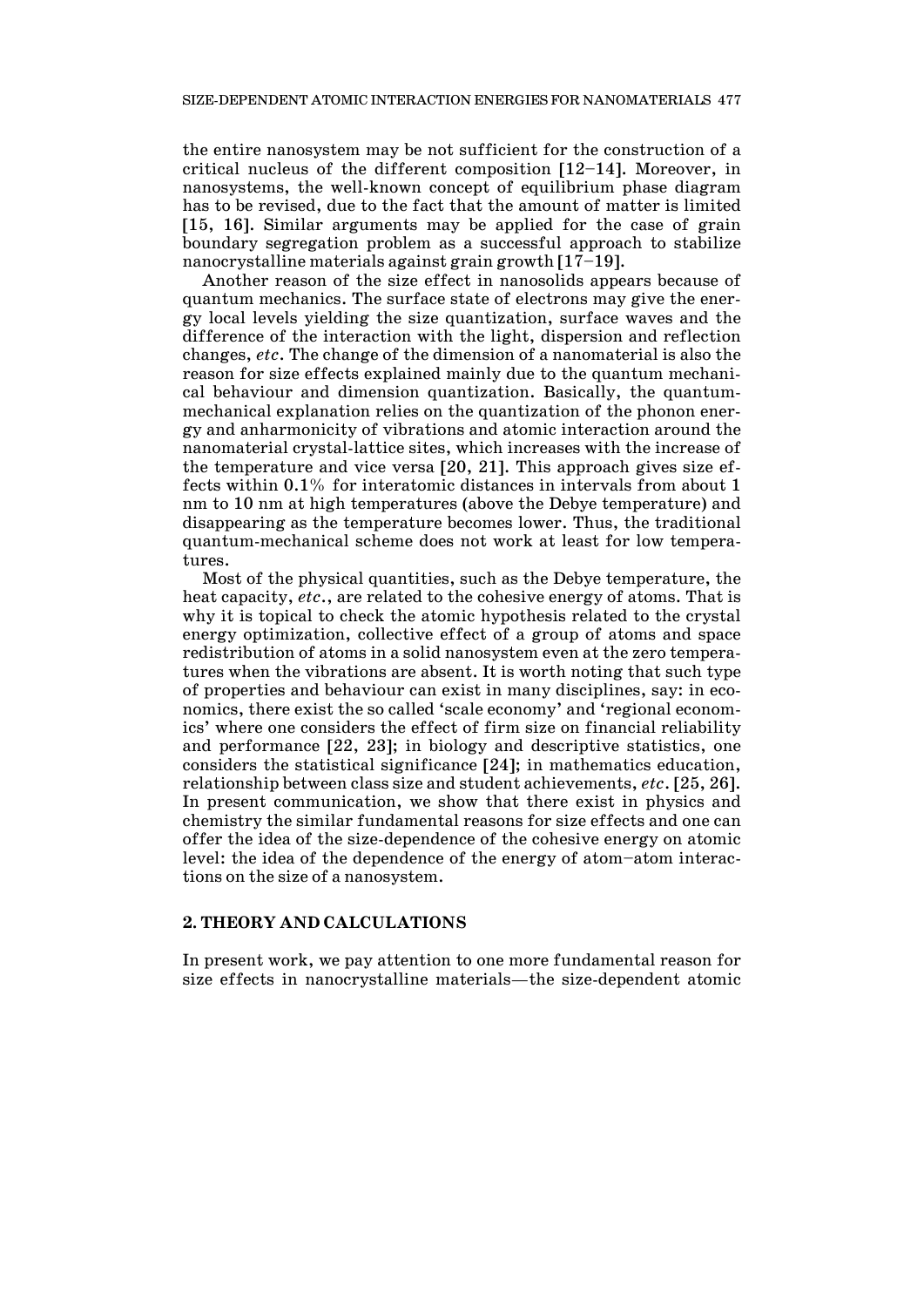interaction energy, which means the dependence energy interaction of atoms with the co-ordination environment and the lattice on the size (for example, on the thickness of a solid nanofilm/nanolayer or the radius of a nanocrystalline particle). In other words, physicochemical properties become size-dependent and one can resume the atomic hypothesis: 'the nearest atom—atom interactions and co-ordinated actions of atoms in a nanomaterial will be different depending on the size *L*: the change of a grain or crystal in size can lead to a redistribution of atoms in the lattice both on the surface and in the bulk and to the corresponding change in the interaction energy *E* of each atom on the surface and in the bulk with neighbouring atoms'.

 The atomic hypothesis for nanomaterials can be described in the formula:

$$
E=f(L). \tag{2}
$$

 Physical mechanism of proposed atomic hypothesis that leads to the change of the interatomic distance and dimensional change of the potential energy of interatomic interaction is based on the collective behaviour of atoms in nanosolids and existence of the non-symmetrical tails in the potential profile. The long-range part of the tail in nanosolids is cut off and leads to the changes of the number of atoms in interaction spheres and the distances between the atoms.

 Recently, Liang [27] deduced that the cohesive energy of nanoparticles decreases with a reduction in size *d*. Therefore, nearly all thermodynamic quantities can be approximately expressed as a linear function of 1/*d* by general thermodynamics [28]. Noteworthy is the fact that the linear function of 1/*d* cannot be fully substantiated by the hypothesis of size dependence of atom—atom interaction energy. It may be the result of increasing the percentage of surface atoms in nanomaterials and averaging procedure. That is why it is important to proof that the proposed hypothesis is true not only for the surface atoms of a nanomaterial, but also for the internal ones.

 Additionally, there are other factors such as the atomic radius and the shear modulus, which can modify the cohesive energy [29]. However, the nanoscale size seems to be the main factor influencing the interaction energy of atoms.

 Let us verify the atomic hypothesis for nanomaterials on the basis of experimental results and our theoretical approach and simulations.

## **2.1. Theoretical Approach Based on Experimental Data and Microscopic Model**

Let us first look at the experimental results on lattice parameter in nanocrystalline solids and give simple theoretical estimation. In most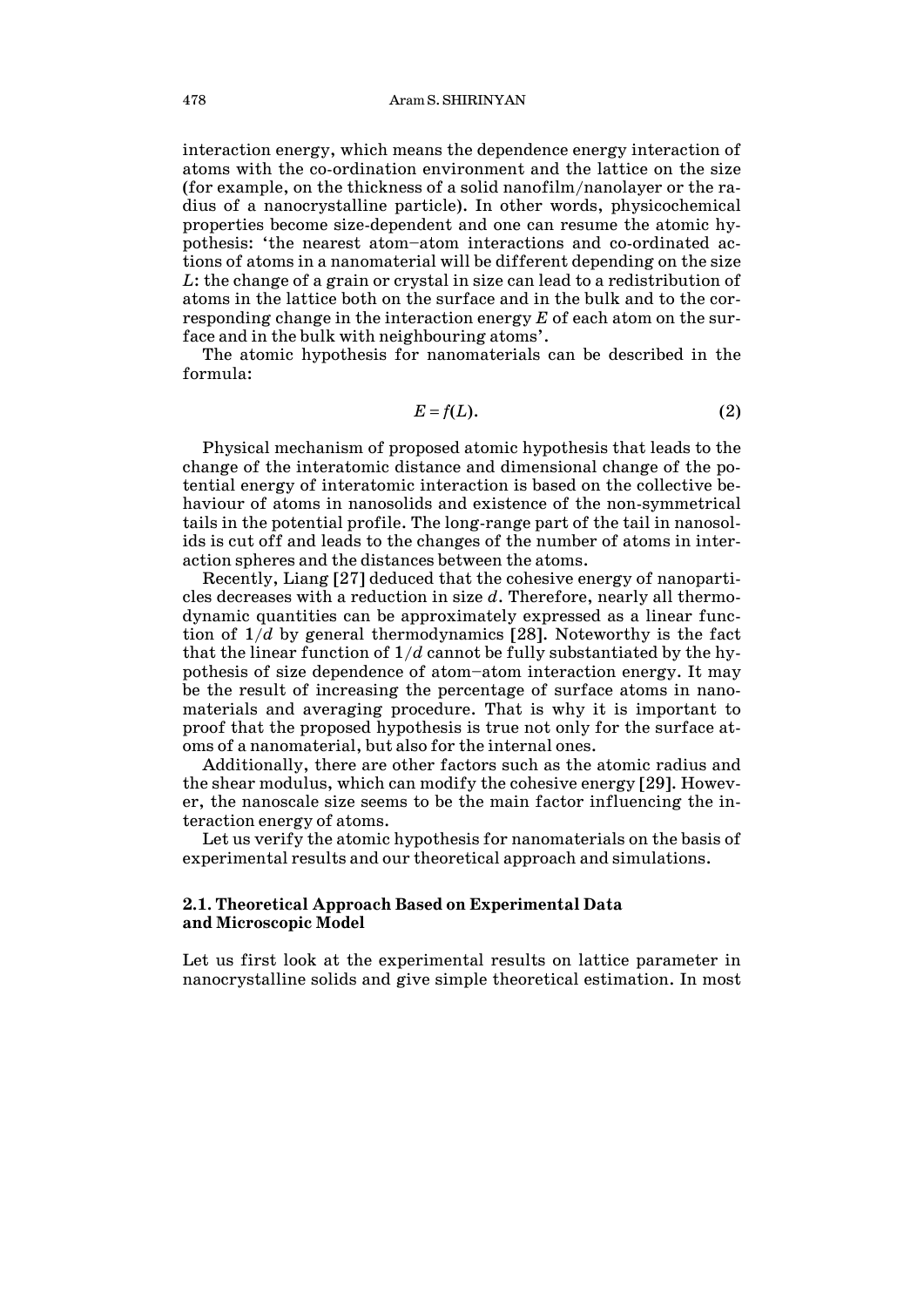experiments, an f.c.c. structure is observed, the densities of nanomaterials and the lattice parameters have been found changed in the range of up to  $1-2\%$  [30-33]. With the sufficient degree of accuracy, one can write the approximation function of hyperbolical type for the crystal lattice parameter, observed in many experiments:

$$
a(L) = a_{\infty}(1 + b/L). \tag{3}
$$

Here,  $a_{\infty}$  is an asymptotic value of the lattice parameter for macroscopic sizes, *b* is a fitting parameter.

 Let us now make the theoretical estimation for the potential energy of atomic interactions. To describe the behaviour in metals, the pair Morse potential can be used [34—36]:

$$
U(r) = U_0[\exp\{-2\rho(r - r_0)\} - 2\exp\{-\rho(r - r_0)\}];
$$
 (4)

here,  $U(r)$  is the potential of atom-atom interaction,  $U_0 = |U(r_0)|$  is the parameter of the dissociation energy, and  $\rho$  is the degree of anharmonicity;  $r_0$ —equilibrium distance between two atoms,  $r$ —the distance between the atoms and can be ranged from 0 to an unlimited distance.

 The Morse potential function (4) correctly describes vibrational levels of b.c.c., f.c.c., and h.c.p. metals, covalent molecules, and defects in cubic crystals [37, 38]. Using the Morse pair potential (4) and the experimental result (3), we can estimate the dependence of the potential energy of the interaction between nearest atoms within the f.c.c. nanosystem on the size *L*. It is well known that the distance between two nearest atoms  $r_{opt}$  in the f.c.c. metals is equal to the lattice parameter divided by square root of two [39]. It means that we can use the relation  $r_{\text{\tiny{opt}}}$  =  $a(L)/\sqrt{2}~$  with the condition  $a(L)$  according to formula (3). The simple algebra leads to the energy function of atom—atom interaction *E*(*L*) in a first co-ordination sphere:

$$
E(L) = U_0[\exp\{-2\xi(\eta + b/L)\} - 2\exp\{-\xi(\eta + b/L)\}] \tag{5}
$$

with parameters  $\xi = \rho a_{\infty}/\sqrt{2}$ ,  $\eta = 1 - r_0 \sqrt{2}/a_{\infty}$ . The energy of the interaction of a single atom with all atoms in a first co-ordination sphere can be found due to the summation and is equal to the quantity of  $W = ZE(L)$ , where *Z* is the co-ordination number and  $W_0 = ZU_0$ .

For instance, for the f.c.c. Cu nanoparticles,  $U_0 = 0.3249 \text{ eV}$ ,  $\rho =$  $1.3588\cdot10^{10}$  m $^{-1}$ ,  $r_{0}$  =  $2.866\cdot10^{-10}$  m,  $a_{\infty}$  =  $3.615\cdot10^{-10}$  m,  $Z$  =  $12$  [31–33]  ${\rm yield~the~estimation~values: }~b\! -\! 2.1\!\cdot\! 10^{-11} \,{\rm m}, L\! =\! R, W_0\! =\! 6.2465\!\cdot\! 10^{-19}\,{\rm J},$  $\xi = 3.474$ ,  $\eta = -0.1212$ , and the energy  $E(R)$ :

$$
E(R) = 5.205 \cdot 10^{-20} \{ \exp(-6.947[-0.1212 - 0.021/R]) - 2 \exp(-3.474[-0.1212 - 0.021/R]) \}.
$$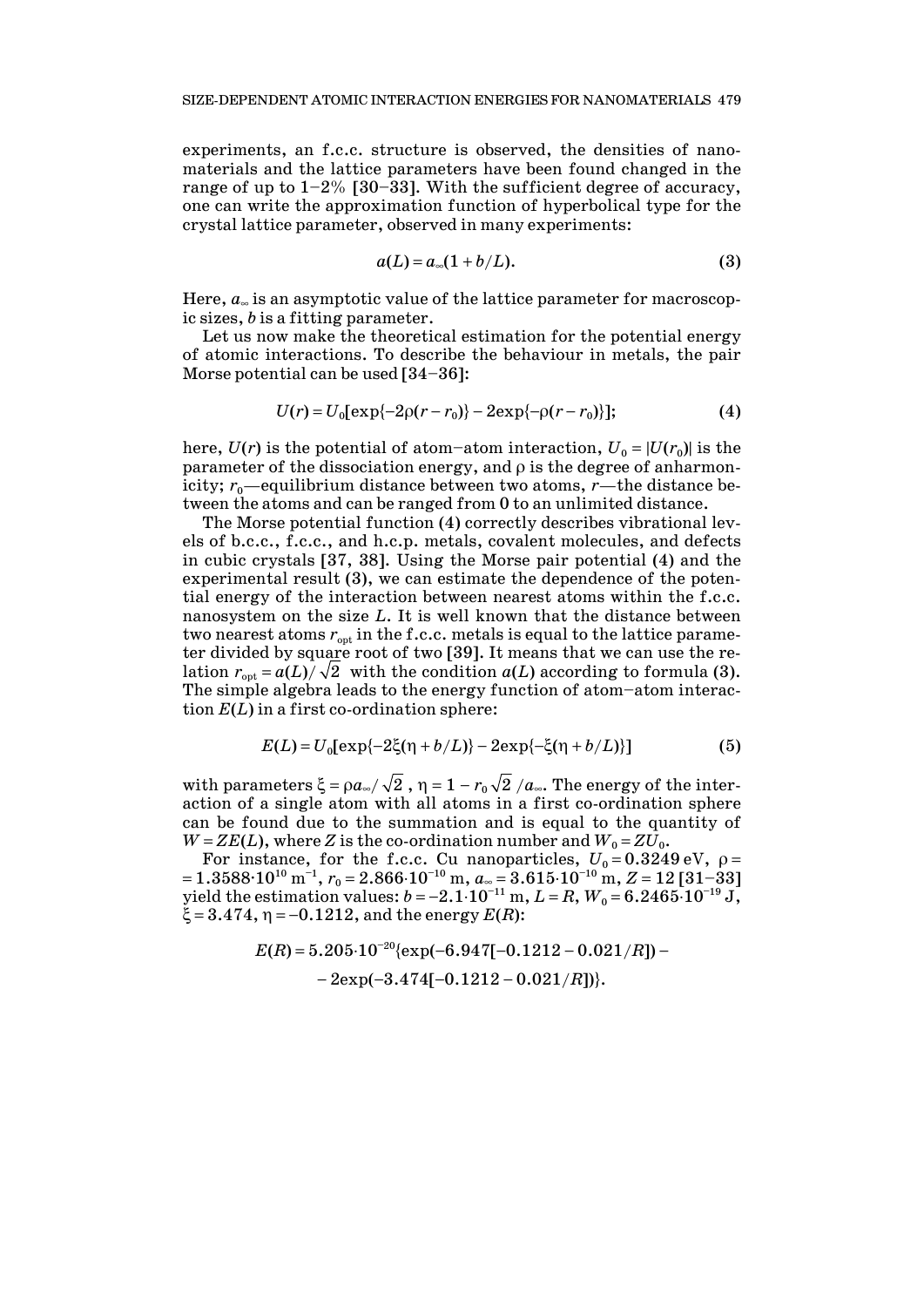

**Fig. 1.** Results of estimated calculations using Morse potential (5) and experimental data for lattice parameter (3) of isolated Cu nanoparticles: the dependence of the energy *E*(*R*) on the radius of the nanoparticle.

Here, the energy *E*(*R*) is calculated in Joules, the radius *R* of Cu particle is in nm. Graphical visualization is presented in Fig. 1. Thus, the result (5) explains the proposed atomic hypothesis on size-dependent physical properties of nanomaterials and presents new and important concept for nanoscience.

#### **2.2. Verification by Molecular Static Simulations**

The pair Morse potential function does not take into accounts the ion electron—ion component of interaction. That is why we verified the proposed hypothesis by performing molecular static study based on the Sutton—Chen potential of atomic interactions for the solid monatomic thin films and nanoparticles of different metals in order to find out the stable structures and average atomic pair interaction energies inside the nanosystems and at the surfaces  $[40-42]$ . The Sutton-Chen potential is the many-body potential and, due to the reasonable agreement with experiments, is often employed for the description of the interaction between metallic atoms inside a metallic cluster or a nanoparticle [40, 43]. In Figure 2, we present the simulation results for Cu nanofilm of the thickness *h*, obtained due to molecular static simulations of energy optimization procedure for the whole nanofilm.

Let us look at the simulation results on thin Cu film (Fig. 2). One can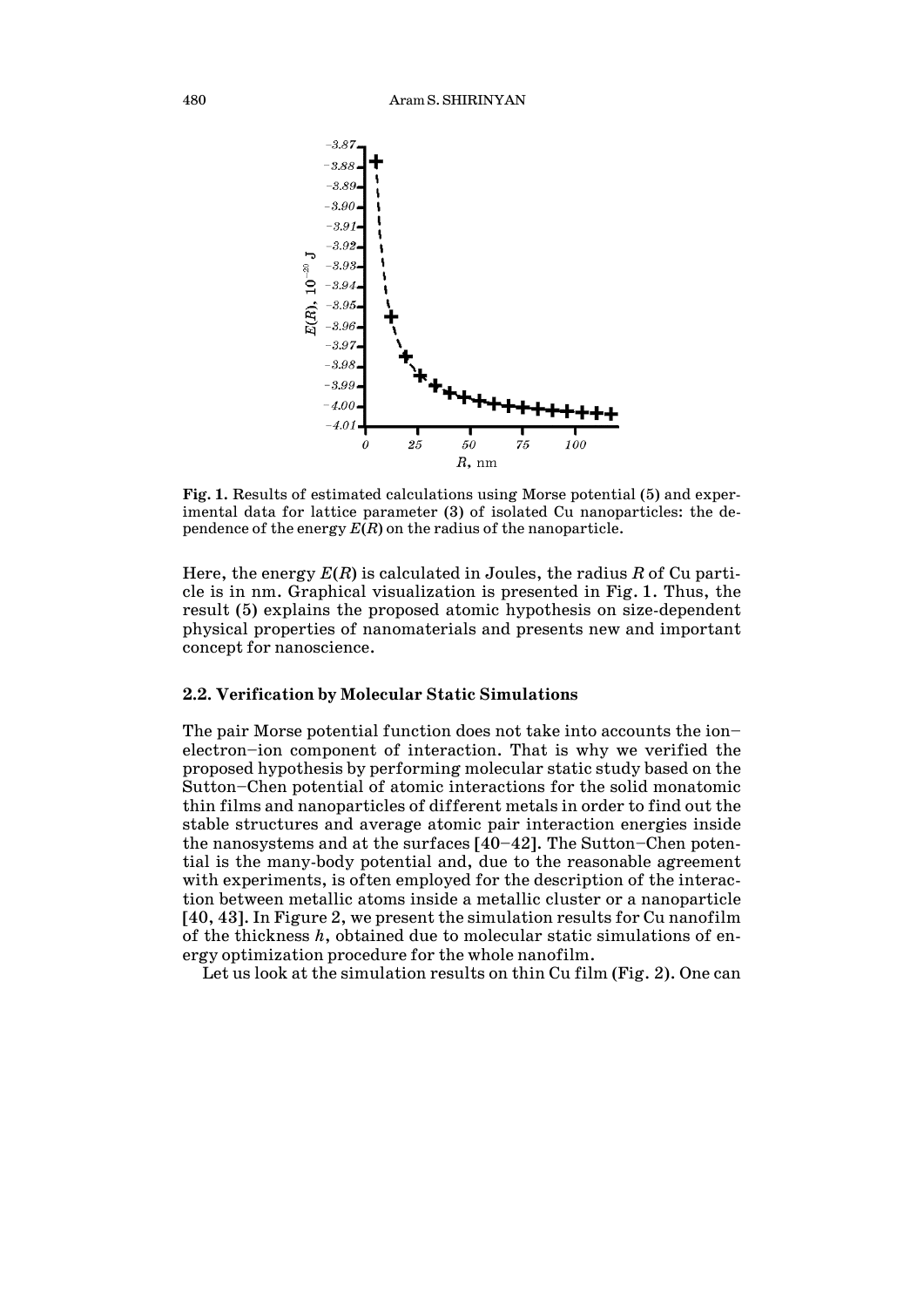

**Fig. 2.** Results of computer simulations using Sutton—Chen potential [40, 41] for Cu thin f.c.c. film in vacuum: the dependence of the energy of the interaction *W* of the internal atom within the nanofilm with neighbouring atoms on the different thicknesses.

see that the potential energy of atomic interaction demonstrates the size effect up to 20 nm. This is true for nanofilms and it is stronger for the case of nanoparticles, where we obtained the size effect for atoms up to 30 nm. Hence, simulations confirm the proposed concept of sizedependent energies of atomic interaction for nanomaterials.

#### **3. RESULTS AND DISCUSSION**

## **3.1. Application to the Thermodynamics of Nanosystems**

As the example of the application of atomic hypothesis, we show the quantitative treatment emphasizing new physics: the methodology of phase diagram construction of binary nanosystems that may be furbished. Nanophase diagrams in this work mean the size-dependent isobaric temperature—composition phase diagrams of coexistence of different new nanosize phases.

 For the first example, for a two-component nanosystem consisting *A* and *B* atoms, let us use well-known regular solution model and find the phase separation temperature  $T_{tr}$  (temperature, at which the binary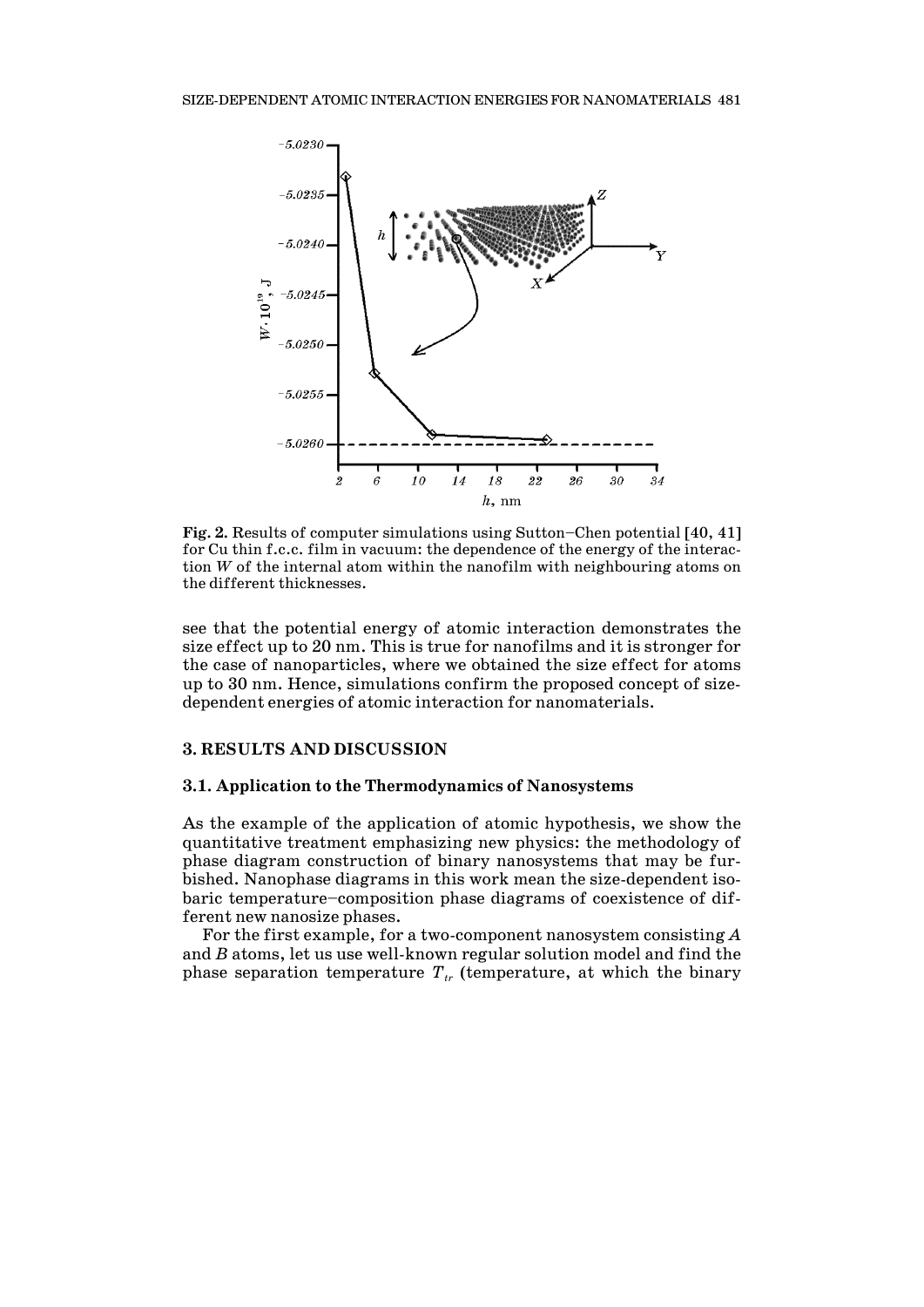solid solution separates on two different phases) [12, 39].

 Due to the abovementioned size effect for interatomic interaction energy within the scope of the thermodynamic approach for nanosolids, one can use the potential energy of the atom—atom interaction (5) in the form of a Taylor series, and, in the simplest case, it may be assumed by the following formula:

$$
E(L) = E_{\infty} \{1 + \varepsilon / L\}.
$$
 (6)

Here,  $E_{\infty}$ —potential energy of atomic interaction in bulk phase and  $\varepsilon$  is the energy fitting parameter. Then, for the two-component nanosystem, we can use the corresponding formula of the potential energies, *E*:

$$
E_{AA}(L) = E_{AA}(1 + \varepsilon_{AA}/L), E_{BB}(L) = E_{BB}(1 + \varepsilon_{BB}/L),
$$
  
\n
$$
E_{AB}(L) = E_{AB}(1 + \varepsilon_{AB}/L).
$$
 (7)

Hereby, the values  $E_{AA}(L)$ ,  $E_{BB}(L)$  and  $E_{AB}(L)$  are the corresponding interaction energies of each sort of atoms (in a first co-ordination sphere) in a nanomaterial indicated by the corresponding subindexes *A* and *B*. The mixing energy

$$
E_{\text{mix}}(L) = \{0.5(E_{BB}(L) + E_{AA}(L)\} - E_{AB}(L) \tag{8}
$$

becomes size-dependent so that the phase separation temperature

$$
T_{tr} = 2ZE_{\text{mix}}(L)/k_B \tag{9}
$$

depends on the size *L* of a nanosystem and may vary from a few to hundreds Kelvins similar to equation (1). In equation (9),  $k_B$  is the Boltzmann constant. Simple algebra gives the condition for the phase transition temperature:

$$
T_{tr} = T_{\infty} \{1 + \beta/L\},\tag{10}
$$

where  $T_{\infty} = 2ZE_{\text{mix}}/k_B$  is the phase separation temperature, and  $E_{\text{mix}}$  is mixing energy in a bulk material, coefficient  $\beta = \{0.5[E_{AA}\varepsilon_{AA} + E_{BB}\varepsilon_{BB}] -E_{AB} \epsilon_{AB} \} / E_{\rm mix}.$ 

 For the second example, we apply the relations (6) and (7) to reconstruct the Gibbs free energy dependence for each nanophase in the nanomaterial. Using the Gibbs method of geometric thermodynamics (when the equilibrium concentrations in phases are determined by the rule of the common tangent drawn from curves of concentration dependences of the Gibbs free energy) and commonly used CALPHAD data for bulk phases and quantities  $E_{AA}$ ,  $E_{BB}$ ,  $E_{AB}$ , one can draw nanophase diagrams in a wide range of sizes and compositions, calculate the size de-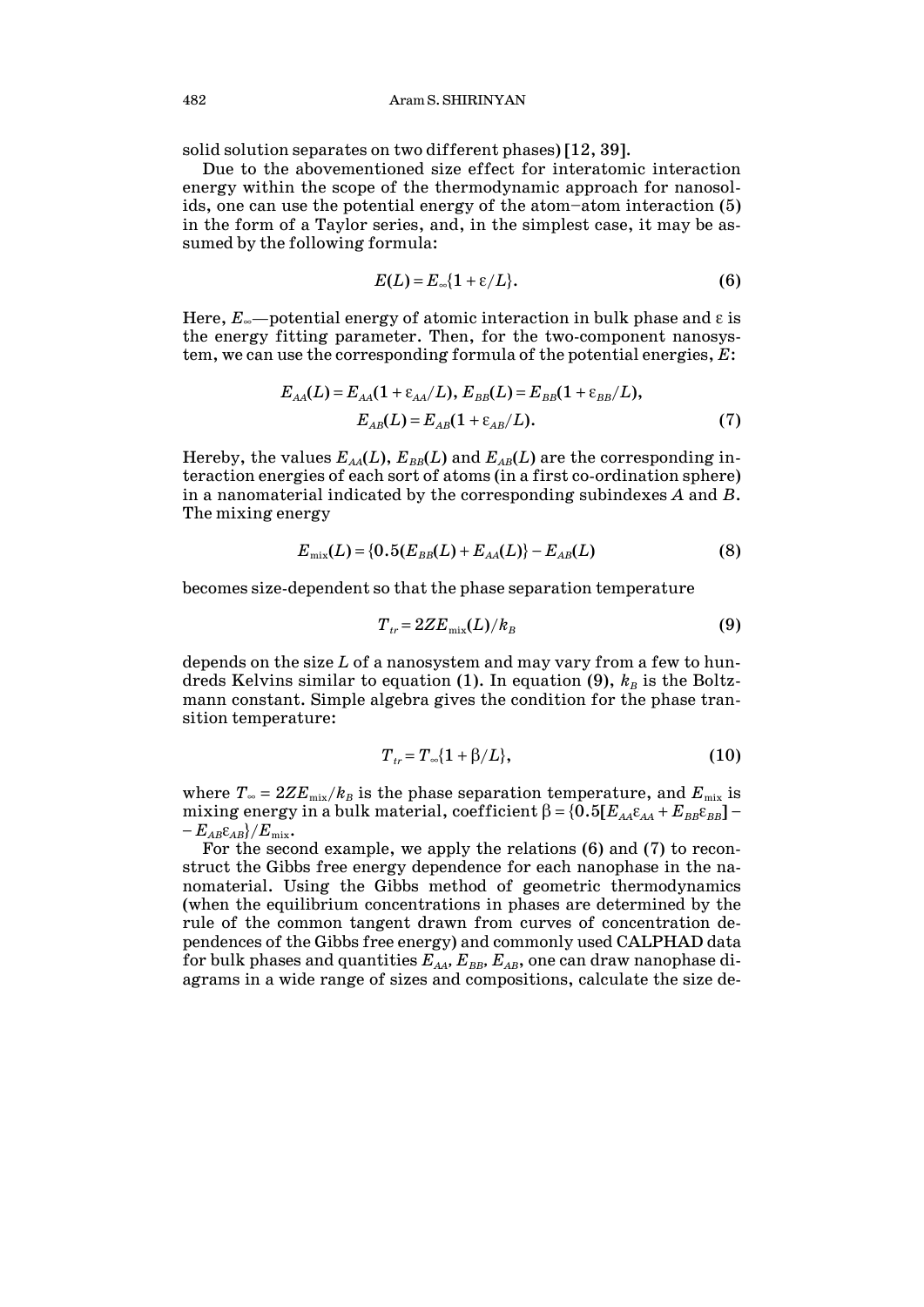pendences of phase transition temperatures, solubilities of components, *etc*. Due to such technique, we calculated the nanophase diagram for thin Bi—Sn solid film giving adequate and coinciding with experiments results [44]. The size dependence of phase transition temperatures are found as following:  $T_e = -161.5/L + 412$  K—the eutectic temperature of Bi-Sn thin film,  $T_{m}^{\text{Bi}} = -279.5/L + 543 \text{ K}$ -the melting temperature of thin Bi film,  $T_m^{\text{Sn}} = -187.3/L + 504.8$  K—the melting temperature of thin Sn film (the thickness *L* of the Bi—Sn film is taken in nm, and temperatures are in Kelvins). The approximation formulae for limit solubilities (solvus line) in Bi—Sn nanofilms have been found in the following  ${\rm form}\colon\, x_{\rm Bi}=0.1 L^{-0.96}+0.131$ —for Bi in Sn and  $\, x_{\rm Sn} = 61.8 L^{3.4}+2\cdot 10^{-3}$ –for Sn in Bi. It is worth noting that the limit solubility of Sn in Bi is equal to 0.024 for the 9 nm film at 395 K and 0.002 in a bulk material [45].

## **3.2. Application to the Diffusion in Nanomaterials**

The aforementioned reasons allow us to make the conclusion that a size dependence of the kinetic coefficients in nanomaterials exists. It is evident from the consideration of the diffusion in terms of the energyactivated process, which follows the Arrhenius dependence:

$$
D=D_0\exp\{-Q/(k_BT)\},\qquad \qquad (11)
$$

where  $D_0$  is the frequency factor and  $Q$  is the activation energy for the diffusion process.

 If we return to the idea that the size is important for bonding energy, then it becomes understandable that, first, depending on the diffusion mechanism (interstitial diffusion, or vacancy diffusion, *etc*.) bonding to the surrounding atoms may be different and, second, due to the relations (5)—(7) bonding energy and activation energy *Q* depend on the size of the nanomaterial.

 Moreover, it can be understood from other viewpoint. On the one hand, it is well established that the correlation between the activation energy  $Q$  and the melting temperature  $T_m$  has the form:

$$
Q \cong 18k_B T_m. \tag{12}
$$

The diffusion parameters  $D_0$  and  $Q$  are empirically correlated with the melting temperature and the proportionality factor is nearly a constant for a specific class of materials [46]. On the other hand, there exists a size dependence of the melting temperature in the form of equation (1). Taking into account the conditions (11), (12) and equation (1), one can find out the size dependence of the diffusion coefficient in the nanomaterial, which may be written as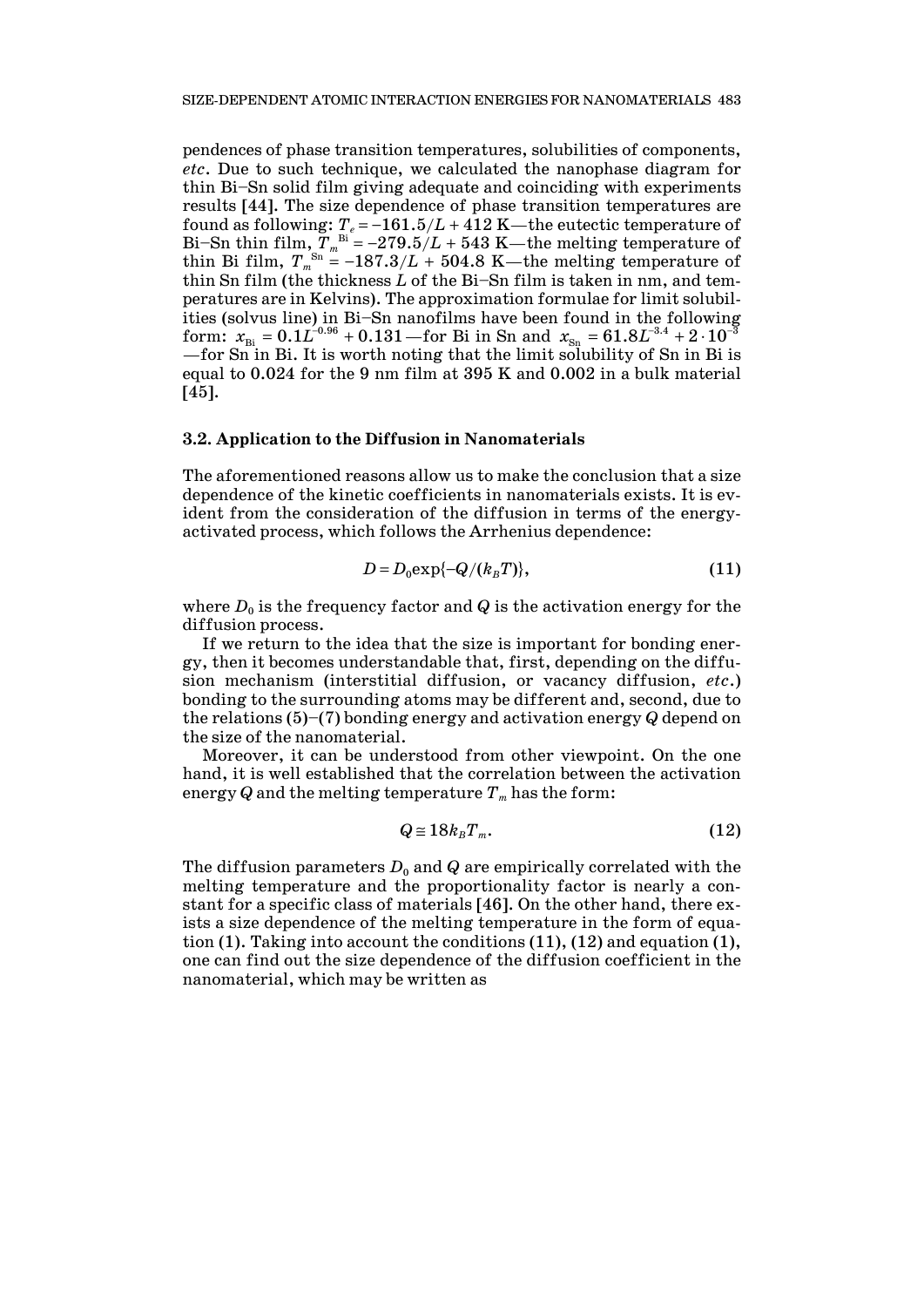484 Aram S. SHIRINYAN

$$
D = D_0 \exp\{-18T_{\infty}(1 + \beta/L)/T\}.
$$
 (13)

 One can see from equation (12) that the diffusion coefficient becomes a decreasing function of the size: it increases when the size *L* decreases and vice versa. The expression (13) explains the fast diffusion in nanoscale materials as compared with the bulk cases.

 In addition, in polycrystalline materials compared to single crystals, diffusion is faster because of the grain boundaries [47]. In many cases, effective transport properties may be written due to diffusion coefficients in the form:

$$
D = D_{\text{bulk}} + D_{\text{gb}} \delta / L, \qquad (14)
$$

where  $D_{gb}$  is the grain boundary diffusion coefficient,  $D_{bulk}$  is the bulk diffusion coefficient, and  $\delta$  is the width of the grain boundary diffusion channel. It is worth noting that due to the proposed concept of size-dependent energies of atomic interaction for nanomaterials both quantities  $D_{\text{gb}}$  and  $D_{\text{bulk}}$  become size-dependent similar to equation (13).

 Furthermore, there are other physical reasons for the existence of the size dependence of the kinetic coefficients related to the solubility limits in nanomaterials, *etc*. In this respect, the critical revision of many reactive diffusion problems (where a new phase appears due to interdiffusion processes) with regard for the size dependent diffusion at the initial stages of evolution (when the new phases are in a nm range) leads to new nonmonotonic solutions for rates of reactions and a time exponent and gives the new understanding of the old problems [48].

#### **4. CONCLUSIONS**

The paper presents the atomic concept in the following simple form: 'the nearest bonding and co-ordinated actions of atoms in a nanomaterial are different depending on the size of it'. This is caused by the fact that in the nanosystem one has to take into account the change of a density and the limited number of atoms, while in a bulk material the last one is assumed to be infinite. We find it useful to compare size effect magnitudes using the pair Morse potential, experimental data on lattice parameter, and Sutton—Chen many-body potential. For the case of the solid thin film and nanoparticles, the effect of size on the energy of atomic interaction is found up to a few tens nm. The outlined in the paper nanophase diagram construction technique provides an acceptable explanation of the first order phase transition phenomenon. Our findings suggest that the size of the nanomaterial is important for diffusion of atoms and proposed atomic hypothesis may be the reason of the size-dependent diffusion in nanosize structures. It might be fruitful to further investigations of the atomic mechanisms in different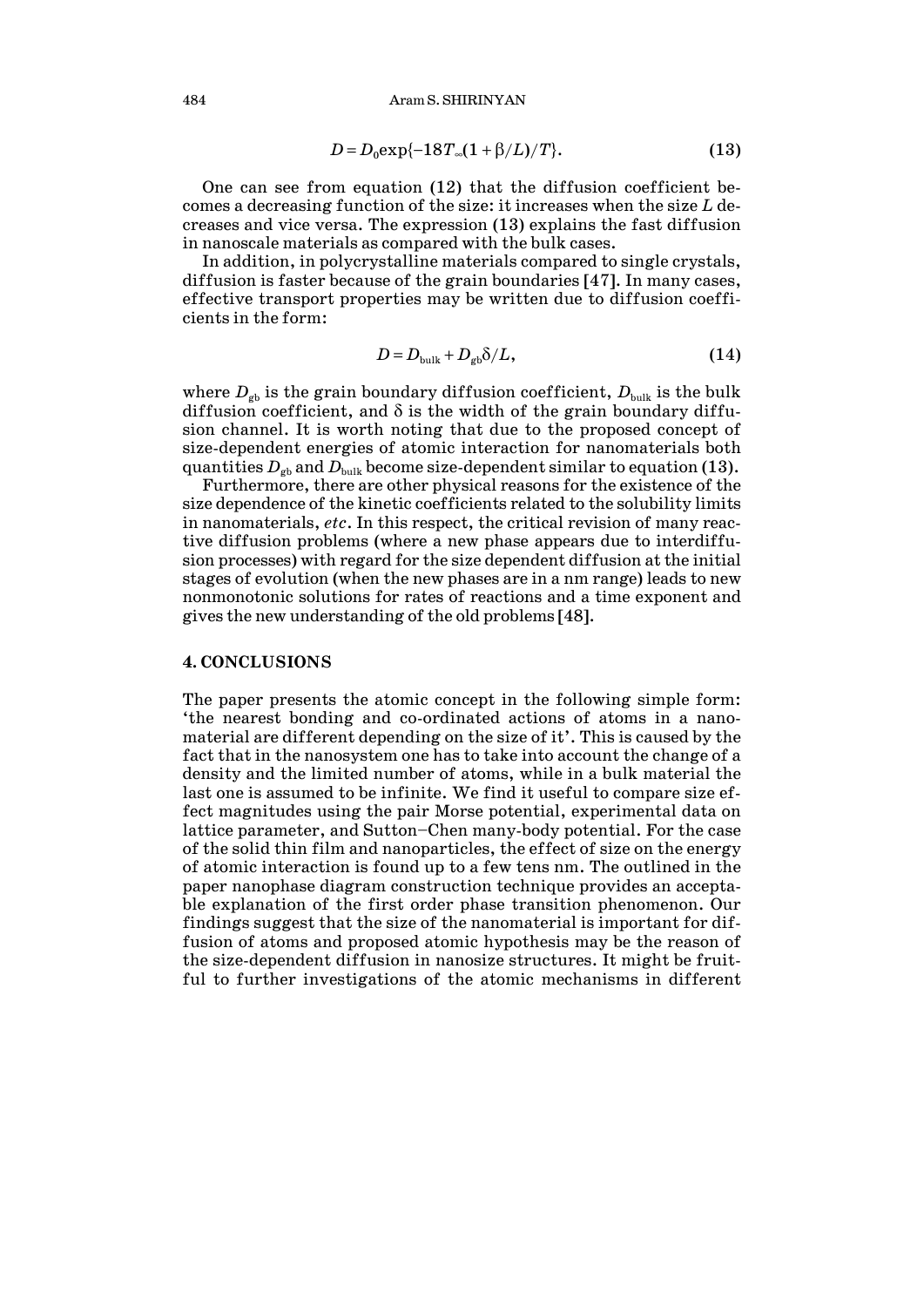nanomaterials, through which the size translates into macroscopic behaviour and properties.

 We believe that one can use the proposed concept to solve the inverse problem: the modification of the well-known pair potentials for real metals and chemical elements in nanosize states due to simultaneous taking into account the theoretical approach  $(4)$ – $(7)$ , experimental data, and computer simulations.

 It is worth noting that new questions appear, say, when accepting system-size-dependent energy between nearest-neighbouring atoms, one should assume also position-dependence of the energy in the sample and include directional terms. This would be necessary to obtain end effects, say, in nanowires, whiskers, and transition metals.

## **ACKNOWLEDGEMENTS**

Author thanks Yuriy Bilogorodskyy (Cherkasy, Ukraine) for simulations. The part of the work has been done in the framework of German— Ukraine DAAD collaboration Project (reference code A/14/02389).

#### **REFERENCES**

- 1. Ph. Buffat and J. P. Borel, *Phys. Rev. A*, **13**: 2287 (1976).
- 2. A. S. Shirinyan and V. A. Makara, *Nanosistemi, Nanomateriali, Nanotehnologii*, **8**: 223 (2010) (in Ukrainian).
- 3. Q. S. Mei and K. Lu, *Prog. Mat. Sci.*, **52**: 1175 (2007).
- 4. P. Pawlow, *Z. für Phys. Chem.*, **65**: 1 (1909).
- 5. K. K. Nanda, S. N. Sahu, and S. N. Behera, *Phys. Rev. A*, **66**: 013208 (2002).
- 6. M. Wautelet, *J. Phys. D: Appl. Phys.*, **24**: 343 (1991).
- 7. E. L. Nagaev, *Uspekhi Fizicheskikh Nauk*, **162**: 49 (1992) (in Russian).
- 8. F. Baletto and R. Ferrando, *Rev. Mod. Phys.*, **77**: 371 (2005).
- 9. H. Bei, S. Shim, G. M. Pharr, and E. P. George, *Acta Mat.*, **56**: 4762(2008).
- 10. G. Richter, K. Hillerich, D. S. Gianola, R. Monig, O. Kraft, and C. A. Volkert, *Nano Lett.*, **9**: 3048 (2009).
- 11. M. B. Lowry, D. Kiener, M. M. Le Blank, C. Chisholm, J. N. Florando, J. W. Morris, and A. M. Minor, *Acta Mat.*, **58**: 5160 (2010).
- 12. A. S. Shirinyan and M. Wautelet, *Nanotech.*, **15**: 1720 (2004).
- 13. H. Ulbricht, J. Schmelzer, R. Mahnke, and F. Schweitzer, *Thermodynamics of Finite Systems and Kinetics of First-Order Phase Transition*s (Leipzig: BSB Teubner: 1988).
- 14. A. I. Rusanov, *Fazovye Ravnovesiya i Poverkhnostnye Yavleniya (Phase Equilibriums and Surface Phenomena)* (Leningrad: Chemistry: 1967) (in Russian).
- 15. A. S. Shirinyan, A. M. Gusak, and M. Wautelet, *Acta Mat.*, **53**: 5025 (2005).
- 16. A. S. Shirinyan, M. Wautelet, and Y. Belogorodsky, *J. Phys.: Cond. Mat*., **18**: 2537 (2006).
- 17. J. Weissmuller, *Nanostr. Mat.*, **3**: 261 (1993).